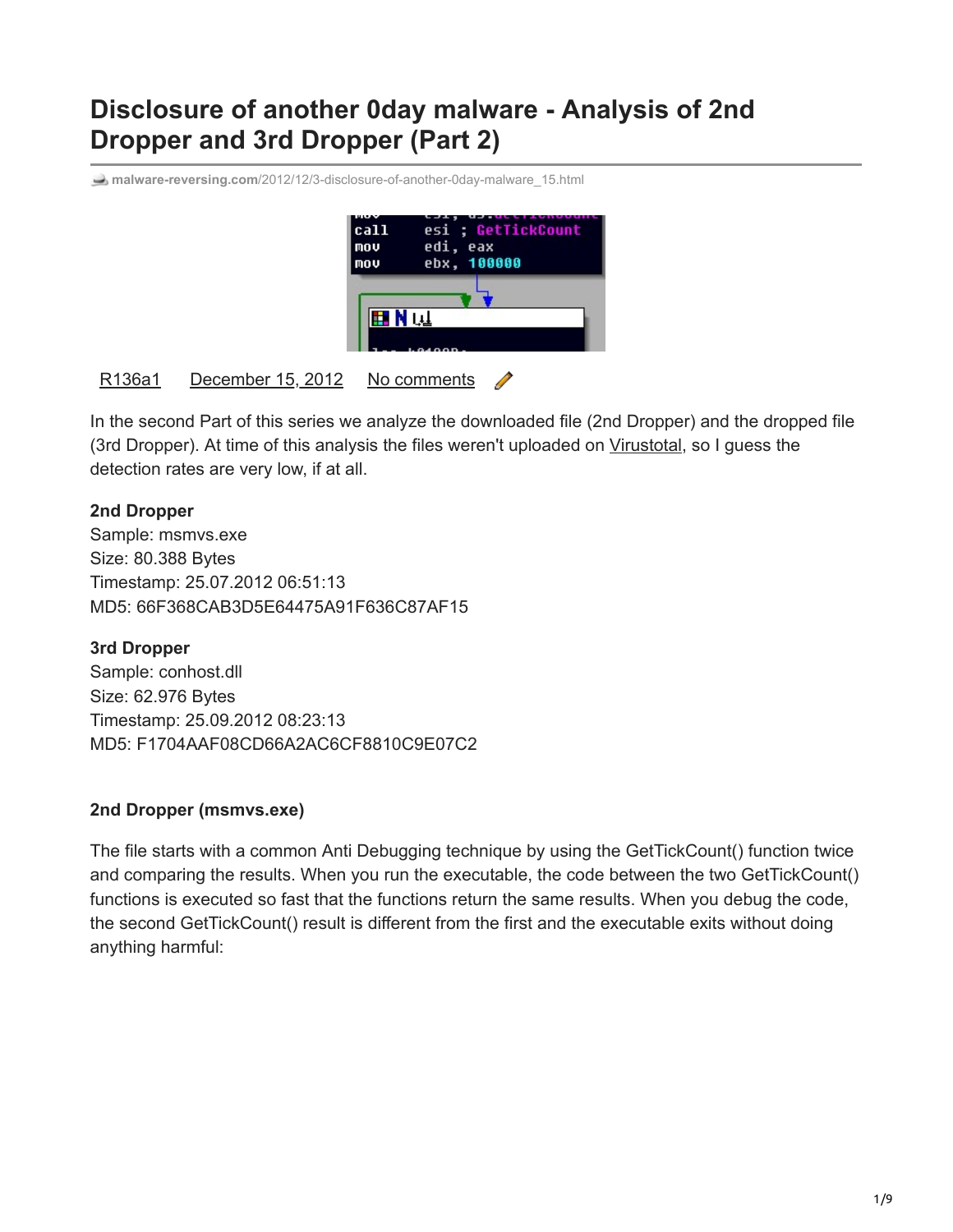| ⊞Nu                     |                              |
|-------------------------|------------------------------|
|                         |                              |
|                         | AntiDebuq proc near          |
| push ebx                |                              |
| <b>push</b> esi         |                              |
| push edi                |                              |
| cal1                    | $r$ and                      |
| mov<br>call             | esi, ds:GetTickCount         |
|                         | esi ; GetTickCount           |
| nov <b>o</b>            | edi, eax                     |
| mov                     | ebx, 100000                  |
|                         |                              |
|                         |                              |
| 国内县                     |                              |
|                         |                              |
|                         | loc 40123B:                  |
|                         | call rand                    |
| dec                     | call rand<br>ebx             |
| inz                     | short loc 40123B             |
|                         |                              |
|                         |                              |
|                         |                              |
| FIN W                   |                              |
| call <b>call</b><br>sub | esi GetTickCount<br>eax, edi |
|                         | edi                          |
| pop<br>cmp              | eax, 14h                     |
| pop                     | esi                          |
| sbb                     | a1, a1                       |
| pop_                    | ebx                          |
| inc.                    | <b>a</b> 1                   |
| retn                    |                              |
|                         | AntiDebuq endp               |
|                         |                              |
|                         |                              |

Figure 1: Simple Anti Debug trick

Next, it retrieves the temporary path with help of the GetTempPath() function and stores it for later [use. Note that the temporary path can differ \(http://msdn.microsoft.com/en](http://msdn.microsoft.com/en-us/library/windows/desktop/aa364992%28v=vs.85%29.aspx)us/library/windows/desktop/aa364992%28v=vs.85%29.aspx):

"The GetTempPath function checks for the existence of environment variables in the following order and uses the first path found:

The path specified by the TMP environment variable. The path specified by the TEMP environment variable. The path specified by the USERPROFILE environment variable. The Windows directory."

Then it gets the fully qualified path for its own file to open it afterwards (GetModuleFileName() + CreateFile()). If that fails the Dropper again exits without doing anything malicious. Now the Dropper sets a file pointer to the beginning of the file to be dropped (SetFilePointer()) and copies it into a buffer by using ReadFile() function. Thereafter it builds the string "C:\Documents and Settings\ <Username>\Local Settings\Temp\conhost.dll" with the before retrieved temporary path. Then it checks if there is already the file "conhost.dll" in the temporary folder (probably to check for an older version of the malware) and renames it if it exists to "conhost.dll.tmp". There follows the decryption of the file in the buffer (file to be dropped) and finally the file is written to disk in the temporary folder as "conhost.dll". At last the file (.dll) is loaded by forming the string "rundll32.exe C:\Documents and Settings\<Username>\Local Settings\Temp\conhost.dll,Start" and using CreatProcess() function to start rundll32.exe program. Finally "conhost.dll" gets deleted from temporary folder to cover the tracks.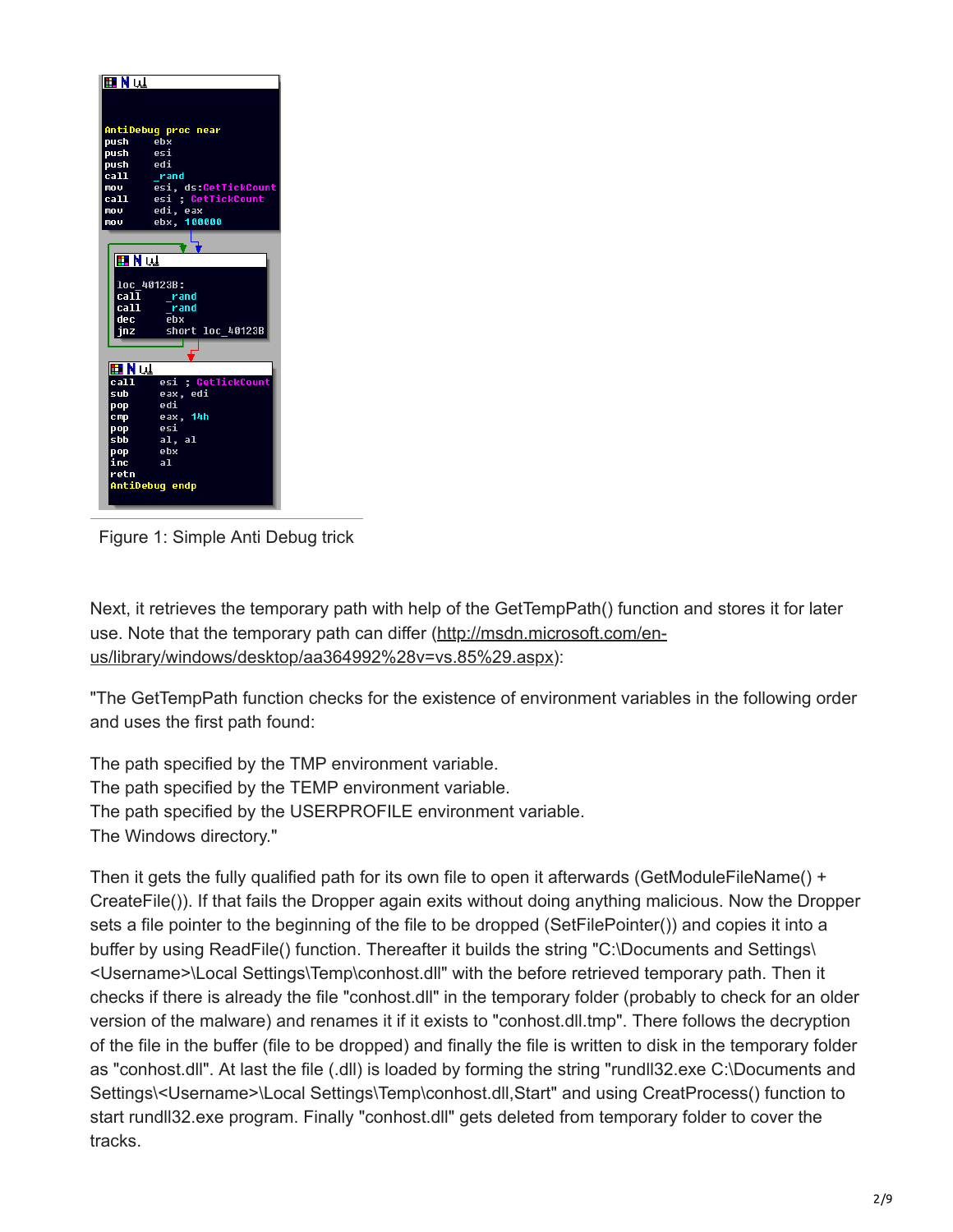Now let's take a look into the 3rd Dropper.

## **3rd Dropper (conhost.dll)**

At first it also decrypts some function names, library names and other strings for subsequent use. Then it again dynamically resolves the API adresses of various functions (LoadLibrary() + GetProcAddress()). There follows the same anti (AV) emulation technique (two MMX instructions) as it was used in the initial Dropper and the Downloader.

| push           | esi                                       |
|----------------|-------------------------------------------|
| push           | <b>i</b> be                               |
| push           | offset unk 100077CC                       |
| push           | ø                                         |
| push 796h      |                                           |
| push           | offset aKernel32 dll ; "KERNEL32.dll"     |
| cal1           | Decrupt                                   |
| push           | offset aKerne132 dll : "KERNEL32.dll"     |
| ca11           | ds:LoadLibraryA                           |
| mov            | var ImaqeBaseKerne132, eax                |
| push           | offset aGetprocessheap ; "GetProcessHeap" |
| mo v           | eax, var_ImageBaseKerne132                |
| push           | hModule<br>eax                            |
| ca11           | ds:GetProcAddress                         |
| ca11           | eax                                       |
| $\blacksquare$ | addr_GetProcessHeap, eax                  |
| push           | offset aHeapalloc ; "HeapAlloc"           |
| mov            | ecx, var ImageBaseKerne132                |
| push           | : hModule<br><b>PCX</b>                   |
| ca11           | ds:GetProcAddress                         |
| mnu            | addr HeapAlloc, eax                       |
| push           | offset aHeapfree ; "HeapFree"             |
| mov            | edx, var ImageBaseKernel32                |
| push           | : hModule<br>xhq                          |
| ca11           | ds:GetProcAddress                         |
| mov            | addr HeapFree, eax                        |
| oush –         | offset aMsvcrt dll ; "MSUCRT.dll"         |
| call and       | ds:LoadLibraruA                           |
| mov            | var ImageBaseMSVCRT, eax                  |
| push           | offset aMemset ; "memset"                 |
| mov            | eax, var ImageBaseMSVCRT                  |

Figure 2: Strings decryption and function address resolving

There is also the same information retrieved and stored into a string as we saw in the Downloader:

"<ComputerName><VolumeSerialNumber>-<OSMajorVersion>\_<OSMinorVersion>"

## In the Registry Key

"HKEY\_LOCAL\_MACHINE\SOFTWARE\Microsoft\Windows\CurrentVersion\Explorer" it creates a REG BINARY entry with name "IP" and 6 random hex values (used as Encryption Key) and 14 Null byte values that were created before with help of GetTickCount(), srand() and rand() functions:

[HKEY\_LOCAL\_MACHINE\SOFTWARE\Microsoft\Windows\CurrentVersion\Explorer] -> "IP" = hex:2d,3c,3e,1c,84,30,00,00,00,00,00,00,00,00,00,00,00,00,00,00

With help of this six random bytes the following strings are encrypted and appended to the REG BINARY "IP" entry. We can see two more IPs to C&C servers, one is used in the final Payload (**200.74.244.118**), the other isn't available anymore (see Appendix for whois information):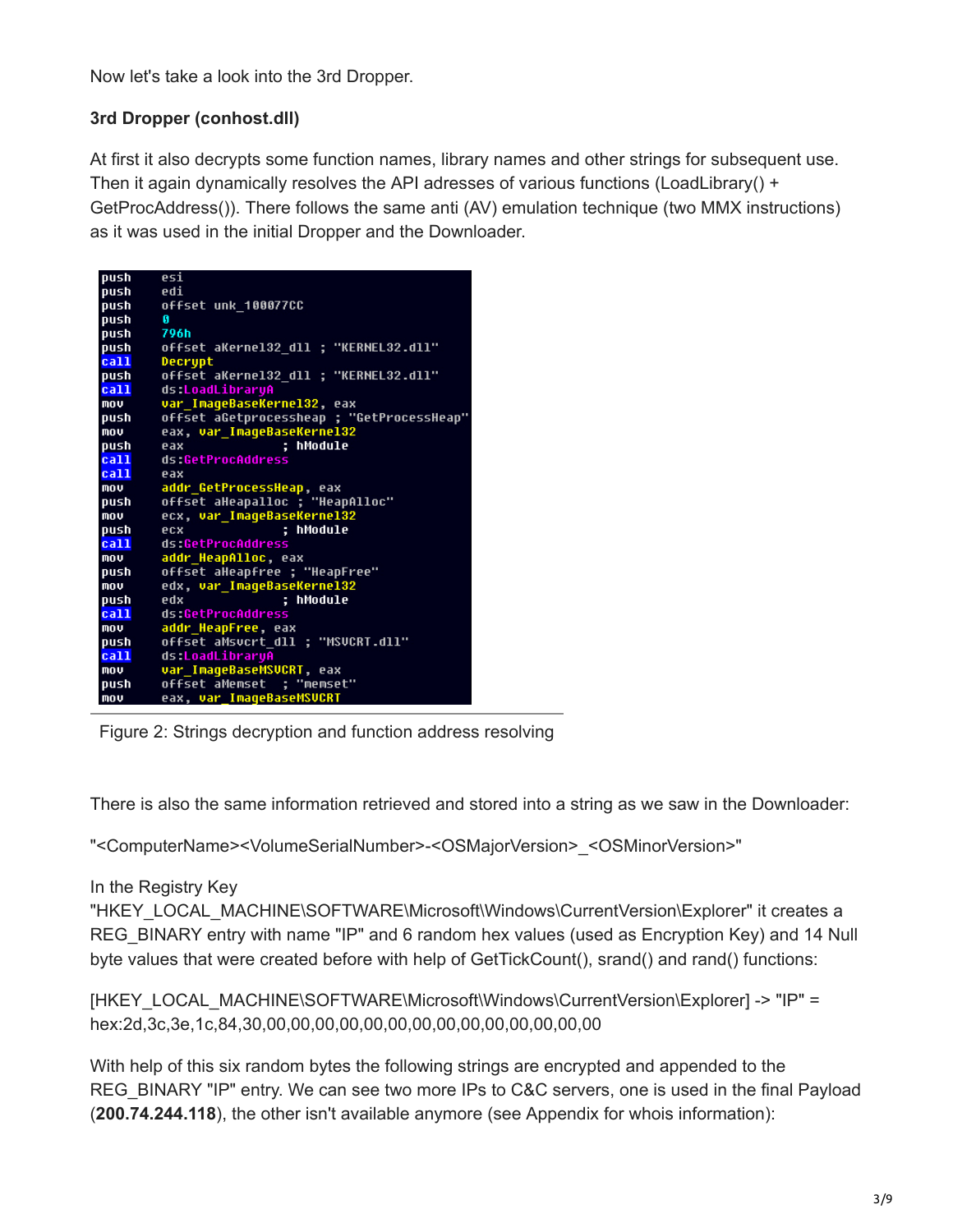```
"600000"
"600000"
"<ComputerName><VolumeSerialNumber>-<OSMajorVersion>_<OSMinorVersion>"
"200.74.244.118"
"123.100.229.59"
"bint"
"10000"
"600000"
"1"
```
In my case I get the following encrypted binary hex values in "IP":

2d 3c 3e 1c 84 30 06 06 14 0e 0e 04 05 06 01 00 00 00 00 00 6e 72 2c 94 6c 54 6e 0d 2f 95 6e 6d 1a 71 2d 91 0d 66 79 2b 2f d2 7d 79 0f 69 3d 81 79 18 08 79 21 b3 2f 12 5f 1b 3c be 29 02 46 07 3c b5 2e 7e 6b 12 35 af 3d 68 6a 05 3e b6 3a 06 2b 53 68 ed af 41 79 15 70 9d 90 5f 09 18 0f 85

The same strings are encrpted and added to the Registry Key

"HKEY\_CURRENT\_USER\SOFTWARE\Microsoft\Windows\CurrentVersion\Explorer" but with other 6 random hex values as encryption Key.



Figure 3: Get "els.dll" or system file time

As we already saw in the initial Dropper, the 3rd Dropper also searches for the file "els.dll" in system directory to get its file time and uses system time if it fails. And as we saw in the 2nd Dropper (conhost.dll), the 3rd Dropper also uses the same technique to load the file to be dropped (final Payload) into a buffer for decryption by using GetModuleFileName(), CreateFile(), SetFilePointer() and ReadFile() functions. Then it looks if there is already a netui.dll in system folder (C:\Windows\System32) and creates the final Payload by writing the bytes from the buffer into the netui.dll file, if this is not the case. Thereafter it sets the file's time to one of the two retrieved before. I think the malware author chosed the name "netui.dll", because in Windows XP system directory there exist the files "netui0.dll", "netui1.dll", "netui2.dll", so it doesn't look suspicious.

Then the Windows Service "Network User Interface" is created with description "Provides user network interface service for secure connections" and "netui.dll" as application. Again as we saw in the initial Dropper, this is done by using "C:\WINDOWS\system32\svchost.exe -k NtShvcs" as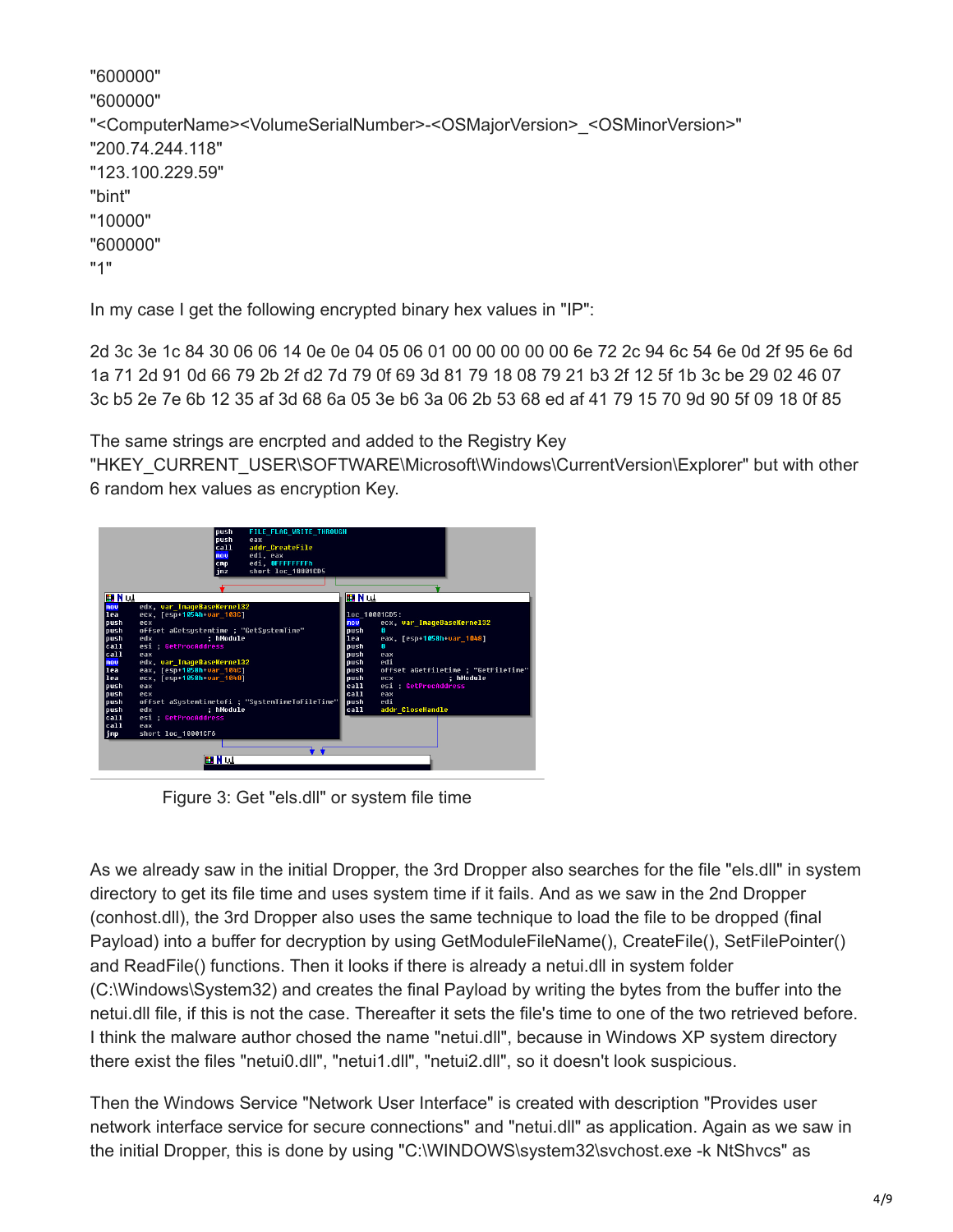application path and registering "NtShvcs" as a Service in registry. The following registry keys with the appropriate values are created:

HKEY\_LOCAL\_MACHINE\Software\Microsoft\Windows NT\CurrentVersion\svchost\NtShvcs |-> CoInitializeSecurityParam = 0x00000000

HKEY\_LOCAL\_MACHINE\System\CurrentControlSet\Services\Network User Interface |-> parameters Value: ServiceDll = C:\WINDOWS\system32\netui.dll Value: ServiceDllUnloadOnStop = 0x00000001

HKEY\_LOCAL\_MACHINE\software\microsoft\windows nt\currentversion\svchost\ntsvcs Value: NtShvcs = Network User Interface

Then the service is started by using the StartService() function. If for some reason the Service creation failed, the malware startup is realized by adding its class to the SharedTaskScheduler registry key:

```
HKEY_LOCAL_MACHINE\Software\Classes\CLSID\{61113868-6B5D-4195-8966-B26462B909FA}
 |-> InProcServer32 = C:\WINDOWS\system32\netui.dll
 Value: ThreadingModel = Apartment
```
HKEY\_LOCAL\_MACHINE\Software\Microsoft\Windows\CurrentVersion\Explorer\SharedTaskScheduler Value: {61113868-6B5D-4195-8966-B26462B909FA} = NetWork User Interface

This way the netui.dll file is automatically loaded on every Windows startup. And if for some reason the creation of this persistency technique also failed, a simple entry of rundll32.exe with the appropriate parameter is set to the Run key:

HKEY\_LOCAL\_MACHINE\SOFTWARE\Microsoft\Windows\CurrentVersion\Run Value: RUNDLL32.EXE "C:\WINDOWS\system32\netui.dll",Init1

Now if the installation and setup of the file in the system directory (C:\Windows\System32) failed, the malware tries to accomplish the same procedures as above in the local application data folder (SHGetFolderPath() -> C:\Documents and Settings\<Username>\Local Settings\Application Data).

That's all of the 3rd Dropper's functionality. In this second Part we analyzed the downloaded file which turned out to be just another Dropper. This file drops yet another Dropper, which in turn drops the final Payload. So let's move to the most interesting part, the final Payload.

## **Appendix**

## **Whois for 200.74.244.118:**

IP Location: Panama Panama Panama Cyber Cast International S.a. ASN: AS27956 Resolve Host: host-200-74-244-118.ccipanama.com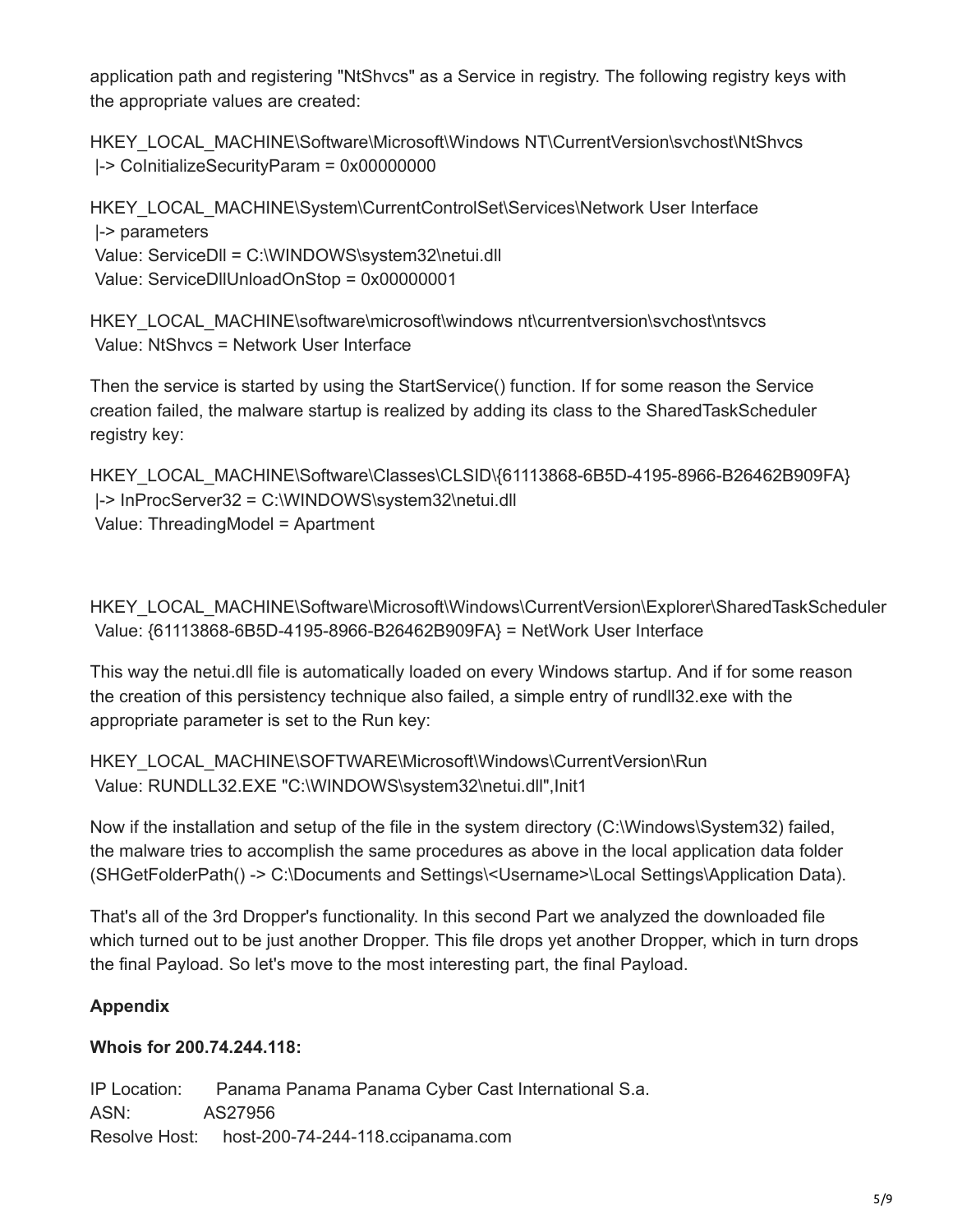IP Address: 200.74.244.118 [Whois] [Reverse-Ip] [Ping] [DNS Lookup] [Traceroute] NetRange: 200.0.0.0 - 200.255.255.255 CIDR: 200.0.0.0/8 OriginAS: NetName: LACNIC-200 NetHandle: NET-200-0-0-0-1 Parent: NetType: Allocated to LACNIC Comment: This IP address range is under LACNIC responsibility for further Comment: allocations to users in LACNIC region. Comment: Please see http://www.lacnic.net/ for further details, or check the Comment: WHOIS server located at http://whois.lacnic.net RegDate: 2002-07-27 Updated: 2010-07-21 Ref: http://whois.arin.net/rest/net/NET-200-0-0-0-1 OrgName: Latin American and Caribbean IP address Regional Registry OrgId: LACNIC Address: Rambla Republica de Mexico 6125 City: Montevideo StateProv: PostalCode: 11400 Country: UY RegDate: 2002-07-27 Updated: 2011-09-24 Ref: http://whois.arin.net/rest/org/LACNIC ReferralServer: whois://whois.lacnic.net OrgAbuseHandle: LACNIC-ARIN OrgAbuseName: LACNIC Whois Info OrgAbusePhone: 999-999-9999 OrgAbuseEmail: whois-contact@lacnic.net OrgAbuseRef: http://whois.arin.net/rest/poc/LACNIC-ARIN OrgTechHandle: LACNIC-ARIN OrgTechName: LACNIC Whois Info OrgTechPhone: 999-999-9999 OrgTechEmail: whois-contact@lacnic.net OrgTechRef: http://whois.arin.net/rest/poc/LACNIC-ARIN == Additional Information From whois://whois.lacnic.net ==

inetnum: 200.74.240/21 status: allocated aut-num: N/A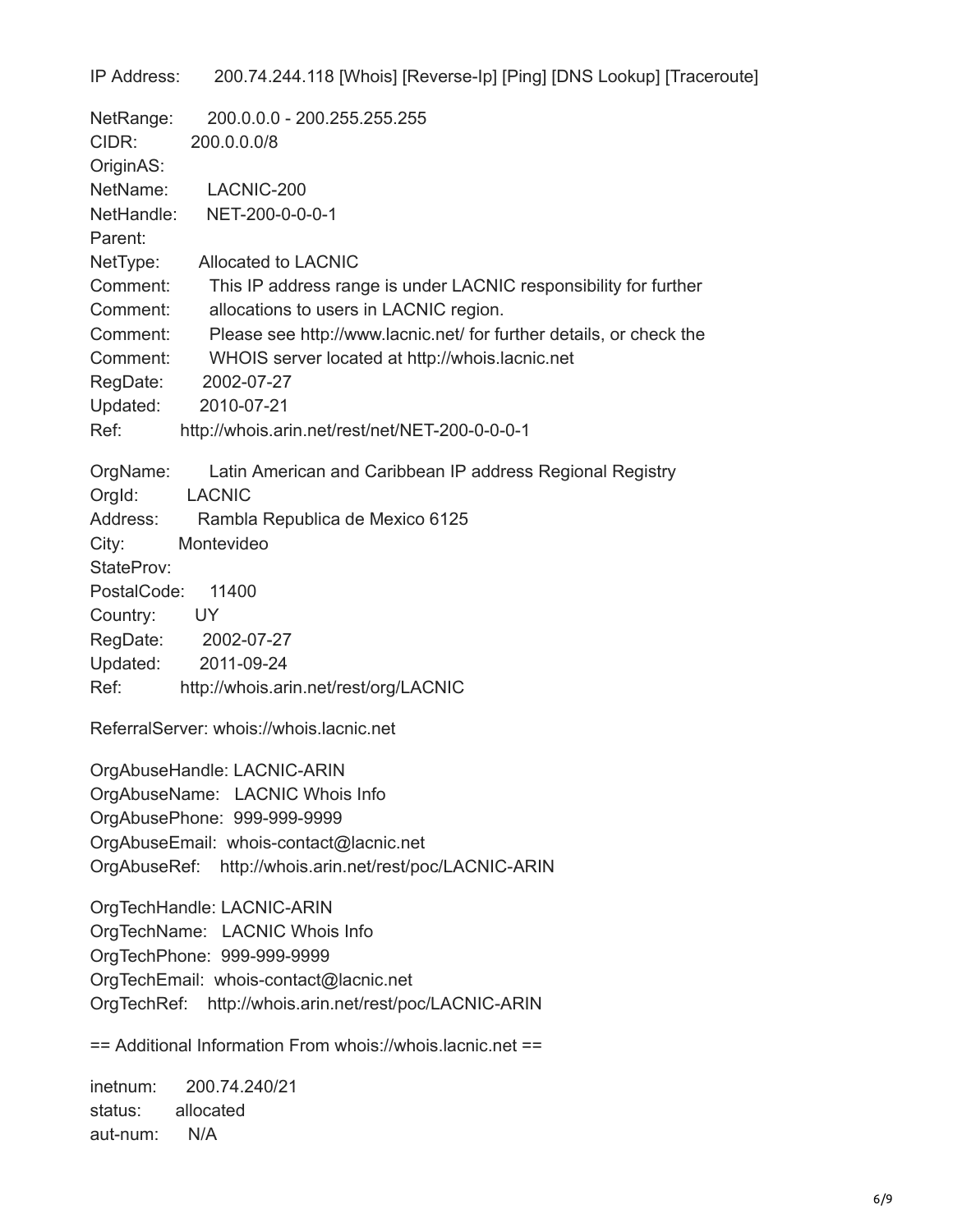owner: Cyber Cast International, S.A. ownerid: PA-CCIS-LACNIC responsible: Jorge Moreno address: Addison House Plaza Suite 20, 507, 264-0852 address: 6-3783 - Panama - PA country: PA phone: +507 264-0852 [] owner-c: CCS2 tech-c: CCS2 abuse-c: CCS2 inetrev: 200.74.244/24 nserver: NS1.CYBERCASTCO.COM nsstat: 20121103 AA nslastaa: 20121103 nserver: NS2.CYBERCASTCO.COM nsstat: 20121103 AA nslastaa: 20121103 created: 20090331 changed: 20090331 nic-hdl: CCS2 person: Cyber Cast International, S.A. e-mail: info@ccipanama.com address: Addison House Plaza Suite 20, 507, 264-0852 address: 6-3783 - panama - pa country: PA phone: +507 264-0852 [] created: 20050405 changed: 20080923

#### **Whois for 123.100.229.59:**

| ASN:     | IP Location: Australia Australia Sydney Ozfrontiers Pty Ltd<br>AS55736           |
|----------|----------------------------------------------------------------------------------|
|          |                                                                                  |
|          | IP Address: 123.100.229.59 [Whois] [Reverse-Ip] [Ping] [DNS Lookup] [Traceroute] |
| inetnum: | 123.100.228.0 - 123.100.229.255                                                  |
| netname: | OZFRONTIERS-COLO-SYD-AU                                                          |
| country: | AU.                                                                              |
| descr:   | <b>Ozfrontiers Pty Ltd</b>                                                       |
| descr:   | A Subsidiary of Webvisions Pte Ltd (Singapore)                                   |
| descr:   | Sydney, Australia                                                                |
| descr:   | Dedicated and Co-location Servers                                                |
| descr:   | For spam/abuse issues, please e-mail abuse@webvisions.com                        |
| admin-c: | IP6-AP                                                                           |
| tech-c:  | <b>MH352-AP</b>                                                                  |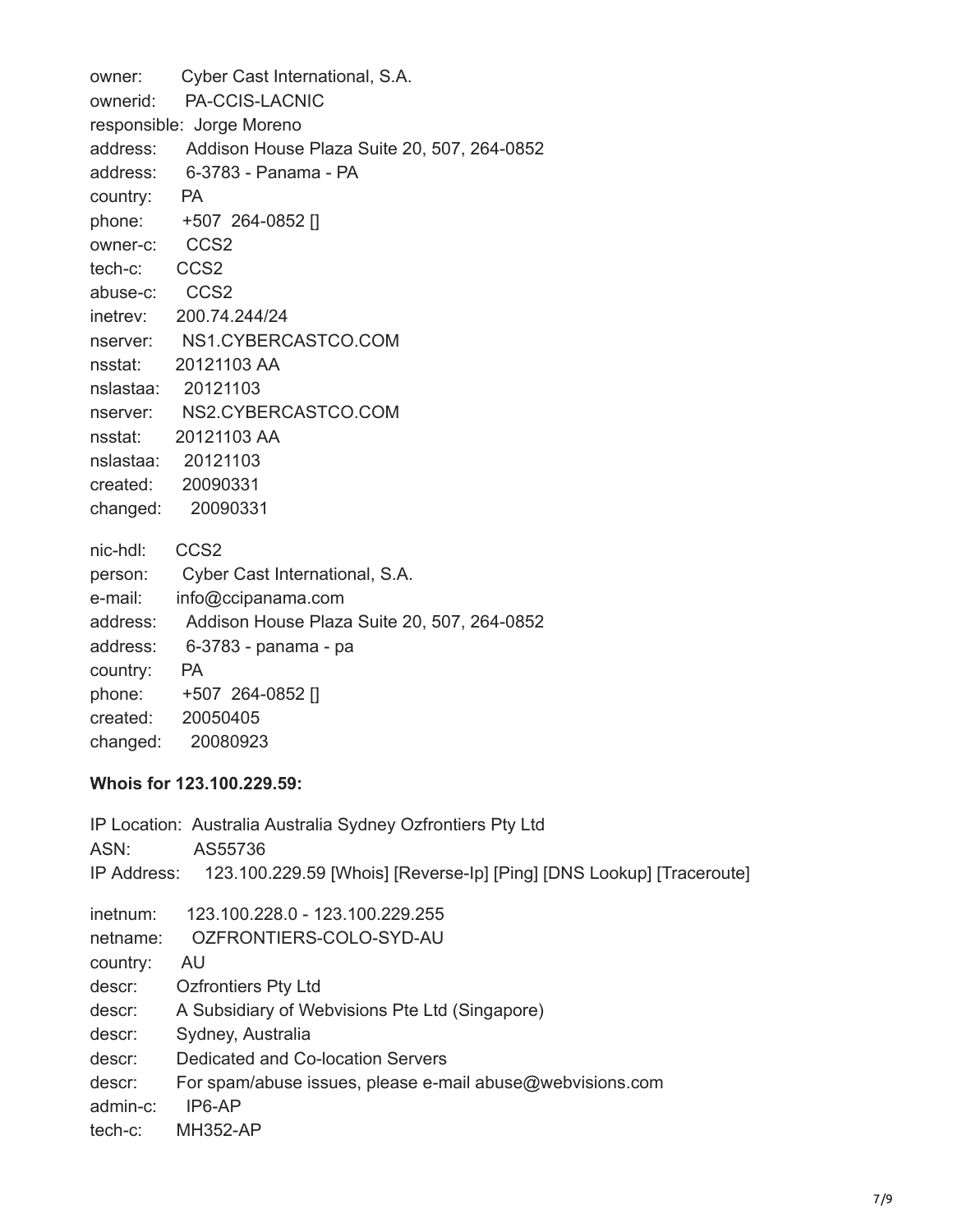tech-c: JK1424-AP status: ASSIGNED NON-POR TABLE changed: jason.koh@webvisions.com 20070123 mnt-by: MAINT-SG-WEBVISIONS source: APNIC person: Indra Pramana address: Webvisions Pte Ltd address: 75 Science Park Drive address: #02-06/08 Cintech II address: Singapore Science Park I address: Singapore 118255 country: SG phone: +65-6773-9492 fax-no: +65-6773-9389 e-mail: indra@webvisions.com nic-hdl: IP6-AP mnt-by: MAINT-SG-WEBVISIONS changed: indra@webvisions.com 20020719 source: APNIC person: Mohamad Zulkifli Hanafi nic-hdl: MH352-AP e-mail: zukifli@webvisions.com address: 75 Science Park Drive address: #02-06/08 Cintech II address: Singapore Science Park I address: Singapore 118255 phone: +65-6773-9550 fax-no: +65-6773-9389 country: SG changed: indra@webvisions.com 20030303 mnt-by: MAINT-SG-WEBVISIONS source: APNIC person: Jason Koh nic-hdl: JK1424-AP e-mail: jason.koh@webvisions.com address: 75 Science Park Drive address: #02-06/08 Cintech II address: Singapore Science Park I address: Singapore 118255 phone: +65-6773-9490 fax-no: +65-6773-9389 country: SG changed: indra@webvisions.com 20070123